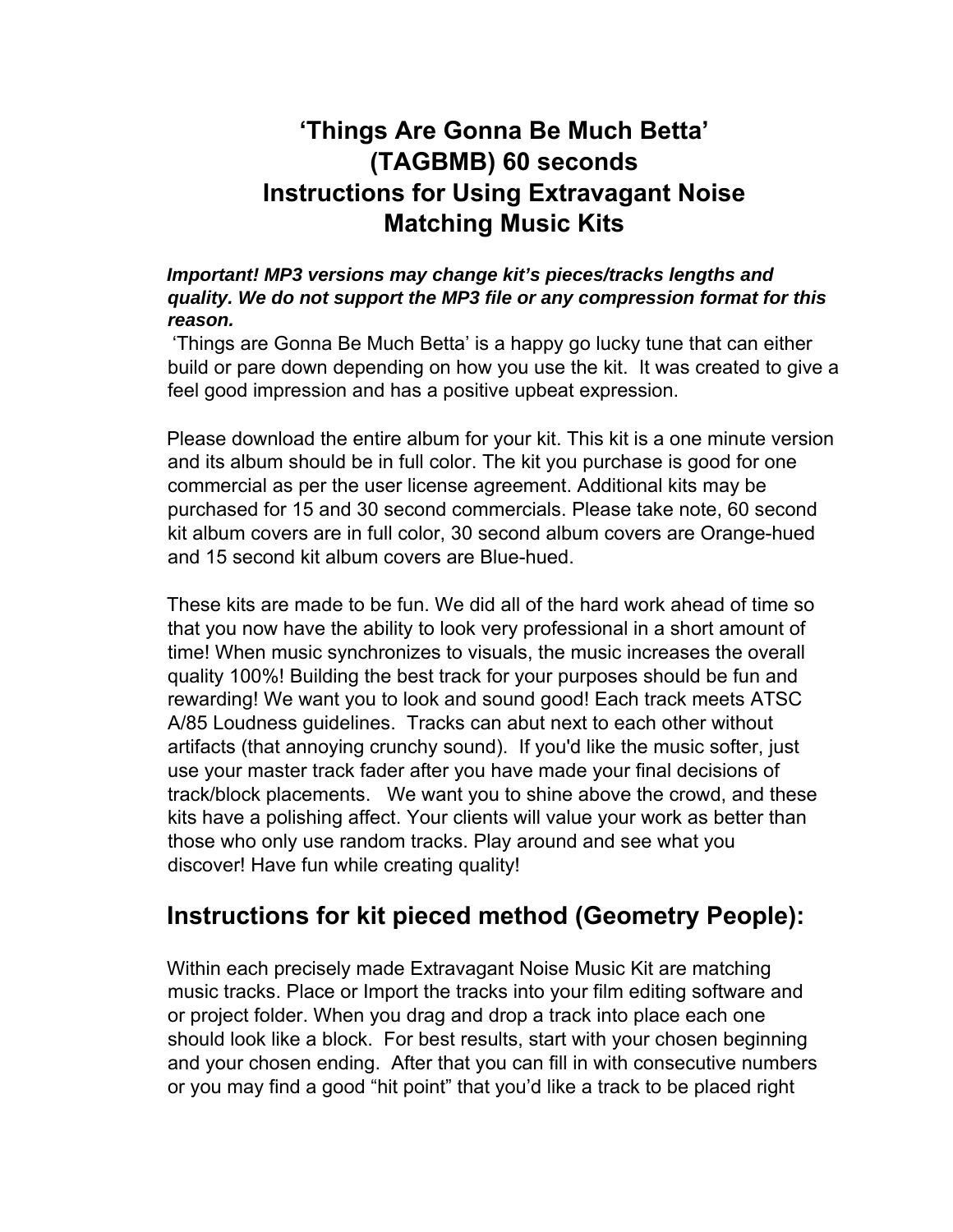before it happens and then fill in with other tracks. You also have the choice to use 1-5 combinations /versions to make a seamless 60 second music background. You will not be able to use *all* of a kit's tracks, simply because you won't have the room! Think of it as an audio puzzle that has many correct ways to piece together, while leaving left over pieces.

You may choose consecutive numbered versions that work best for your film. Or you may find that some interludes help point out an action and then use what makes sense to you for the rest of the commercial time. Each Version number (i.e. 'V 1) has a letter of choice (example: V 1 C). These pieces can abut up to each other (share a boundary) or you can space them out to match an event within your film. Each Kit also includes one or more empty tracks that are Silent. These are available to be used as spacers if one chooses to do so; you can use the VO spacer as a silent section for Voice Over instead of background music sections during voice over. The choice is yours! We call these silent tracks 'VO\_Rests' (i.e. 'V\_0\_3Sec\_Rest\_for\_VO'). 'Things are Gonna Be Much Betta' (60 sec version) has one VO spacer available.

Instructions for the Full Versions of the song are listed Under "Algebra People".

| <b>Track/ Piece Name</b>                                             | Length of<br>time | <b>Description</b>                   |  |  |  |  |
|----------------------------------------------------------------------|-------------------|--------------------------------------|--|--|--|--|
| 1. Things Are Gonna Be Much Betta 3 sec Front VO (instructions under |                   |                                      |  |  |  |  |
| "Algebra People") 57 seconds Full Track                              |                   |                                      |  |  |  |  |
| 2. Things Are Gonna Be Much Betta 3 sec End VO (instructions under   |                   |                                      |  |  |  |  |
| "Algebra People") 57 seconds<br><b>Full Track</b>                    |                   |                                      |  |  |  |  |
| V 0 3 Sec Rest for VO                                                | 3 seconds         | (Silent /Empty Spacer track)         |  |  |  |  |
| V1 Beg A                                                             | 12 seconds        | <b>Consists of only Solo Bass</b>    |  |  |  |  |
| V1 Beg B                                                             | 12 seconds        | Consists of Bass plus added<br>drums |  |  |  |  |

#### **The following tracks should have been included in your download for the 60 second version.**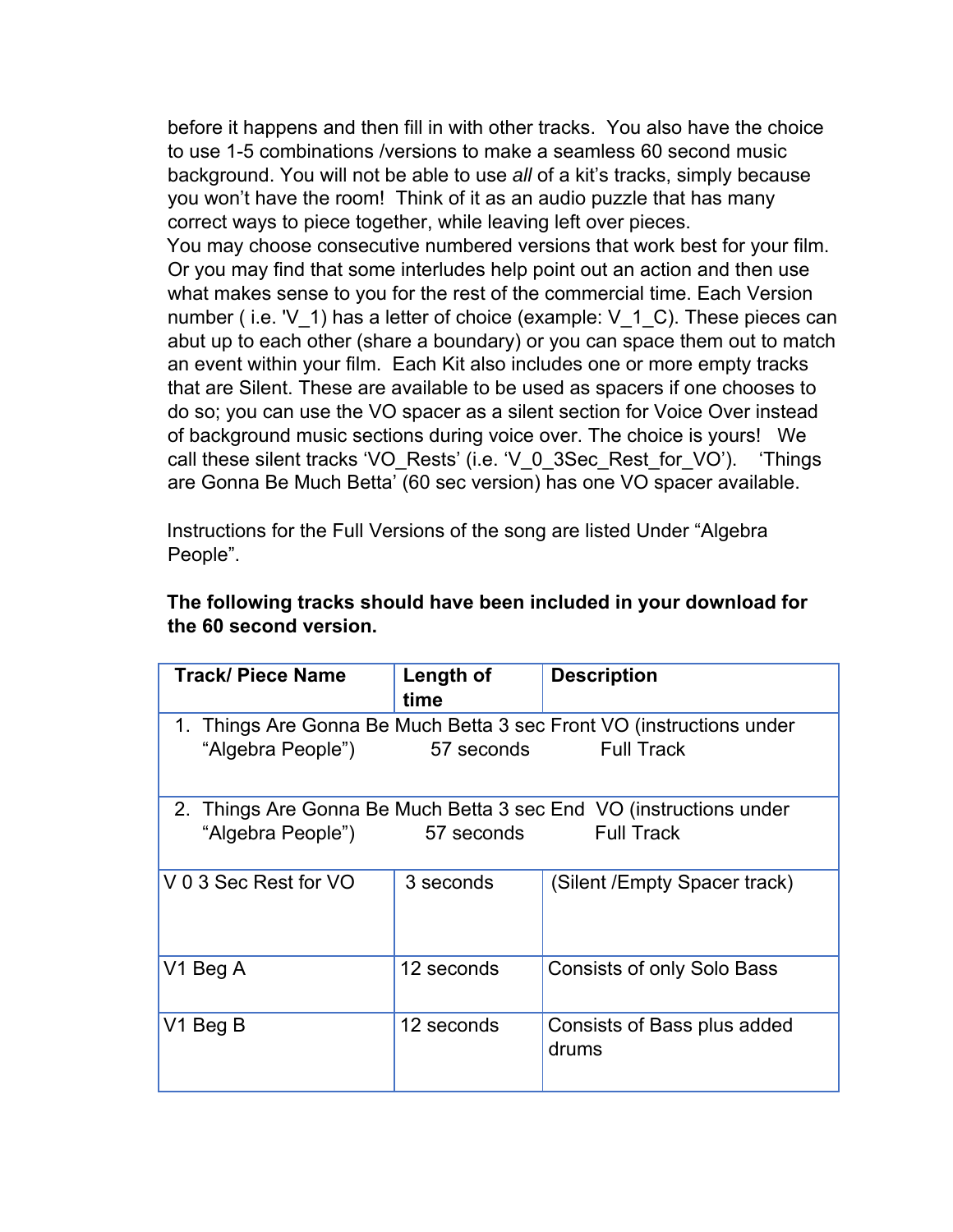| V1 Beg C             | 12 seconds | Bass, Drums and Plucked Guitar                                                       |  |  |
|----------------------|------------|--------------------------------------------------------------------------------------|--|--|
| V2A                  | 12 seconds | Consists of Solo Bass with a<br>quick stop 'half ending feel' in<br>the melody       |  |  |
| V2B                  | 12 seconds | Consists the same as above but<br>with added drums                                   |  |  |
| V2C                  | 12 seconds | Consists the same as above but<br>with added Plucked Guitar                          |  |  |
| V3A                  | 15 seconds | Consists of Only Bass. Can also<br>be used as an ending                              |  |  |
| V3B                  | 15 seconds | Bass and Drums can be used as<br>an ending                                           |  |  |
| V3C                  | 15 seconds | <b>Bass Drums and Guitar Melody</b><br>can be used as an ending                      |  |  |
| V <sub>4</sub> A End | 15 seconds | Bass Only has a more slide<br>ending. There is room for VO on<br>ending.             |  |  |
| V4 B End             | 15 seconds | Same as above with added<br>drums. There is room for VO on<br>ending                 |  |  |
| V <sub>4</sub> C End | 15 seconds | Bass Only with a more simple<br>ending                                               |  |  |
| V <sub>4</sub> D End | 15 seconds | Bass, Drums and melody guitar<br>ending together. There is room<br>for VO at ending. |  |  |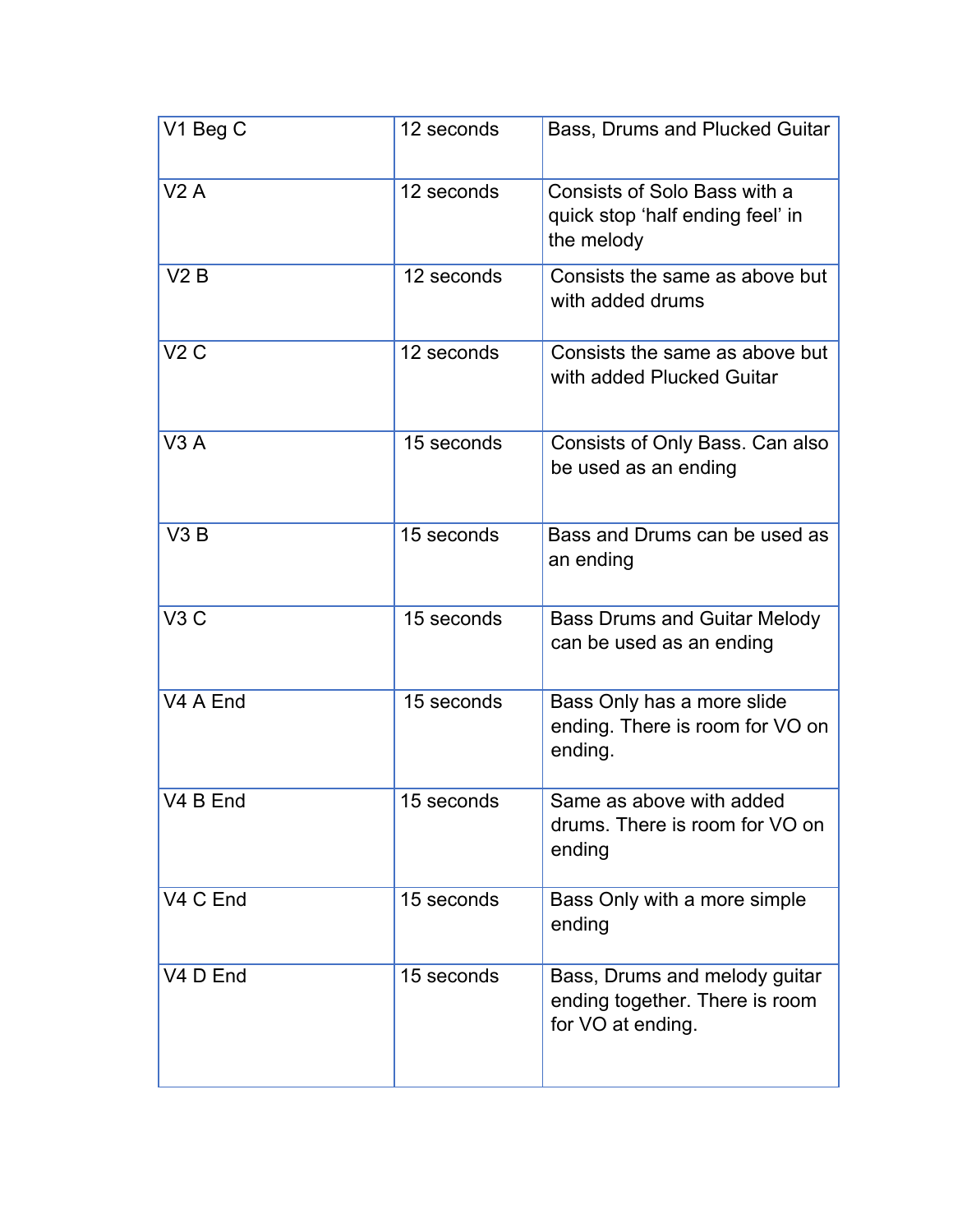| Your download should also include the 'Interludes' below:<br>See Interlude definition below table graph. |           |                                                                                                                      |  |  |  |  |
|----------------------------------------------------------------------------------------------------------|-----------|----------------------------------------------------------------------------------------------------------------------|--|--|--|--|
| V Inter A                                                                                                | 2 seconds | Interlude. It has Bass playing a<br>single note with drums that are<br>meant to set up for a situation or<br>comedy  |  |  |  |  |
| V Inter B                                                                                                | 5 seconds | Interlude. It consists of Bass<br>and Plucked Guitar. It can be<br>used as a "what is next" type of<br>comment.      |  |  |  |  |
| V Inter C                                                                                                | 5 seconds | Interlude. It has a short Bass<br>melody that ends in a drum fill<br>that is meant to set up a point of<br>interest. |  |  |  |  |
| V Inter D                                                                                                | 1 second  | Interlude of only Bass. It can be<br>used to fill space or be used as<br>a musical "comment".                        |  |  |  |  |

### **Interludes:**

Interludes can be used in between any tracks when there is space. They can be used as a sort of "hit" to point out a visual occurrence, lead up to an occurrence or as a background. If you use a version 1,2,3,4, and 5 there will not be room for interludes. You would need to omit at least 1 version to make room for an interlude

# **Instructions for Film Edit to Music Method (Algebra People):**

We will be calling exact spots that will work well as the exact edit cut "hit points".

 Please be sure your frame rate is not a rounded off number, and is exact. For the full song version of 'Things Are Gonna Be Much Betta' (TAGBMB Full 1 minute w 3.64 seconds of front silence), here are some of the best spots to edit: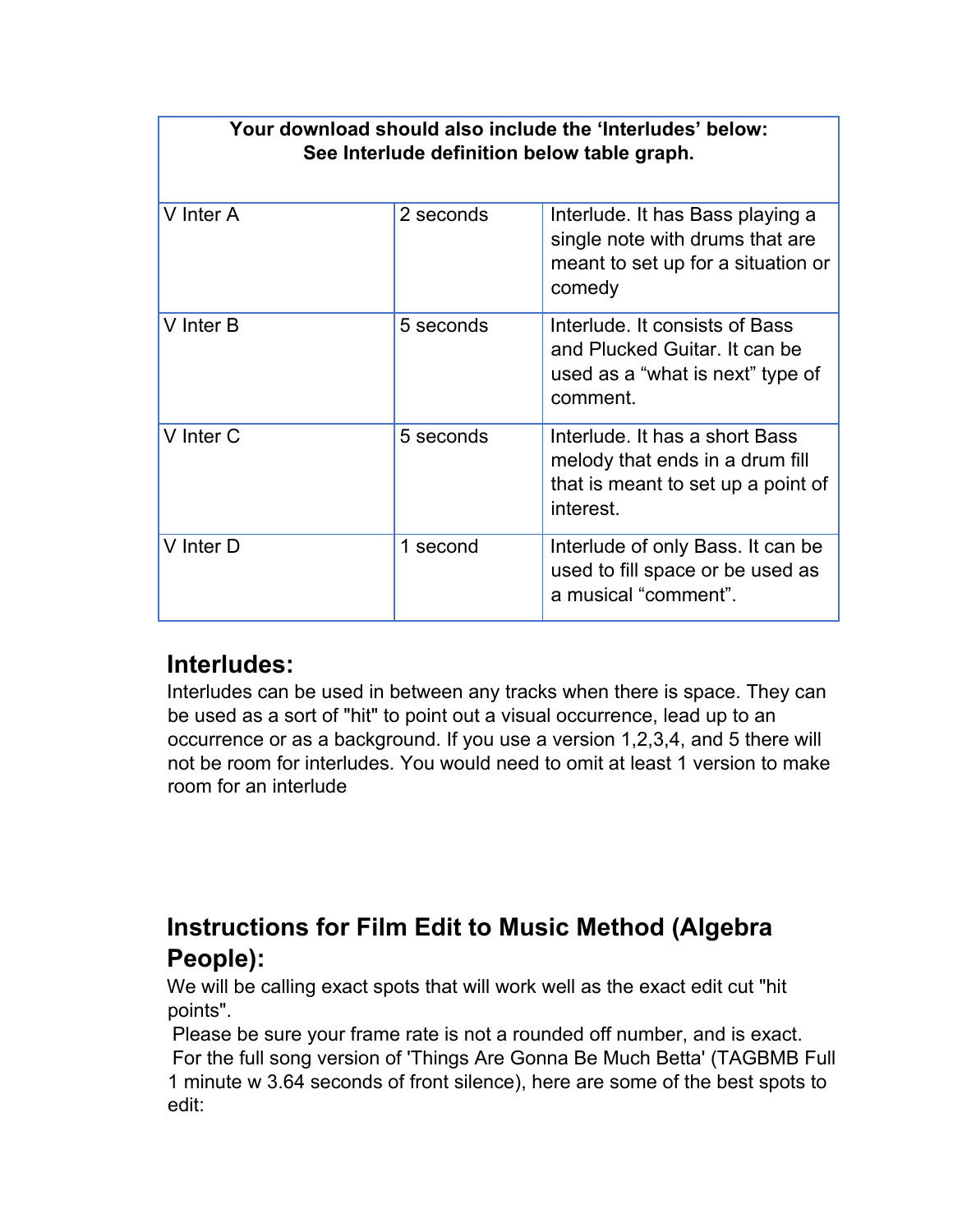### **Things Are Gonna Be Much Betta (TAGBMB) Hit Points**  *To be cut / Edited to track;*

**' 1.\_Things Are Gonna Be Much Betta\_3\_Sec\_Front\_VO'** 

*Choose at least 7 of these important hits supplied below, making sure you choose the correct frame rate option. Choose additional cuts/edits at your discretion. Make sure at least 7 of these 'big hits' are part of your choices for your music to have a tailor-made impact.* 

| <b>Frame Rate</b> | 23.976     | 25         | 29.97 DF   | 29.97 ND   | <b>Comments</b>                             |
|-------------------|------------|------------|------------|------------|---------------------------------------------|
| Hit 1             | 0:00:00:00 | 0:00:00:00 | 0:00:00;00 | 0:00:00:00 | 3 Seconds of<br><b>VO May Begin</b><br>Here |
| Hit 2             | 0:00:03:05 | 0:00:03:06 | 0:00:03;07 | 0:00:03:07 | <b>Bass Intro</b>                           |
| Hit 3             | 0:00:11:01 | 0:00:11:01 | 0:00:11:01 | 0:00:11:01 | <b>Bass adding</b><br>detail                |
| Hit 4             | 0:00:15:04 | 0:00:15:04 | 0:00:15:05 | 0:00:15:05 | Drum set up                                 |
| Hit 5             | 0:00:16:15 | 0:00:16:16 | 0:00:16:18 | 0:00:16:19 | <b>Added Drums</b>                          |
| Hit 6             | 0:00:27:14 | 0:00:27:15 | 0:00:27:19 | 0:00:27:19 | First half of<br>added detail               |
| Hit 7             | 0:00:34:01 | 0:00:34:02 | 0:00:34;02 | 0:00:34:02 | Other half of<br>added detail               |
| Hit 8             | 0:00:38:17 | 0:00:38:19 | 0:00:38;22 | 0:00:38:22 | Intro to a set up                           |
| Hit 9             | 0:00:42:09 | 0:00:42:11 | 0:00:42;12 | 0:00:42:12 | <b>Feel Good Full</b><br>Groove             |
| <b>Hit 10</b>     | 0:00:56:04 | 0:00:56:06 | 0:00:56;06 | 0:00:56:06 | Set Up for<br>Ending                        |
| <b>Hit 11</b>     | 0:00:57:02 | 0:00:57:03 | 0:00:57:03 | 0:00:57:03 | <b>Final Note</b>                           |
|                   |            |            |            |            |                                             |
|                   |            |            |            |            |                                             |

#### **Hit Points for track;**

 **' 2.\_Things Are Gonna Be Much Betta\_3\_Sec\_End\_VO' ;** 

*Use table above and Subtract 3 seconds from all numbers (except Hit 1). Again, please choose at least 7 of the suggested hit points for edit*.